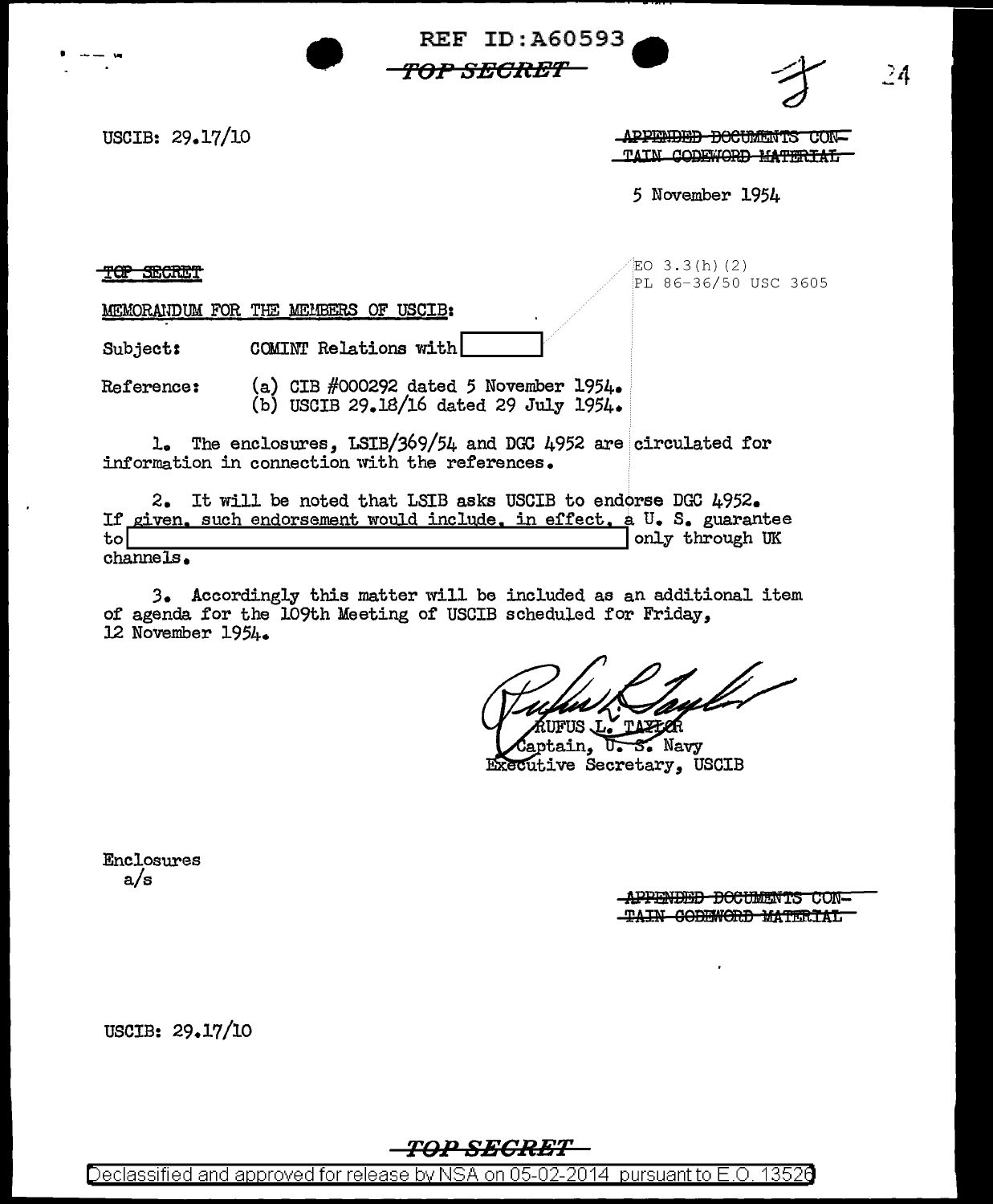

### GOVERNMENT COMMUNICATIONS HEADQUARTERS,

#### OAKLEY, CHELTENHAM, GLOS.

 $EO$  3.3(h)(2) PL 86-36/50 USC 3605

I.SIB/369/54.

26th October, 1954.

TOP SEGRET FROTH

Executive Secretary, United States Communications Intelligence Board.

I attach, for circulation to members of U.S.C.I.B., copies of a paper\* summarising the main results of a recent visit to Stockholm by  $\begin{bmatrix} 0 & 0 & 0 \\ 0 & 0 & 0 \\ 0 & 0 & 0 \end{bmatrix}$ , of Admiralty. The  $\Box$ , of Admiralty. The opportunity was taken, during this visit, to begin the  $implementation of the arrangements in respect of  $|$$ at the L.S.I.B. $\sqrt{U.S.C.I.B.}$  Conference on Comint relations<br>with held in July 1954. held in July 1954.

 $2.$   $\blacksquare$  Discussion of urgent action arising from the report has been initiated by Director G.C.H.Q. with Director N.s.A.

*3.* My Board would be grateful/for the endorsement of U.S.C.I.B. to this paper and its agreement to the conditions stipulated by the  $\sim$  organisation. conditions stipulated by the  $\sqrt{ }$ 

PL 86-36/50 USC 3605

/s/ Secretary, London Signals Intelligence Board.

\*OOC/4952.

Enclosure 1 with USCIB  $29.17/10$  dtd 5 Nov 1954.

**TOP SECRET FROTH**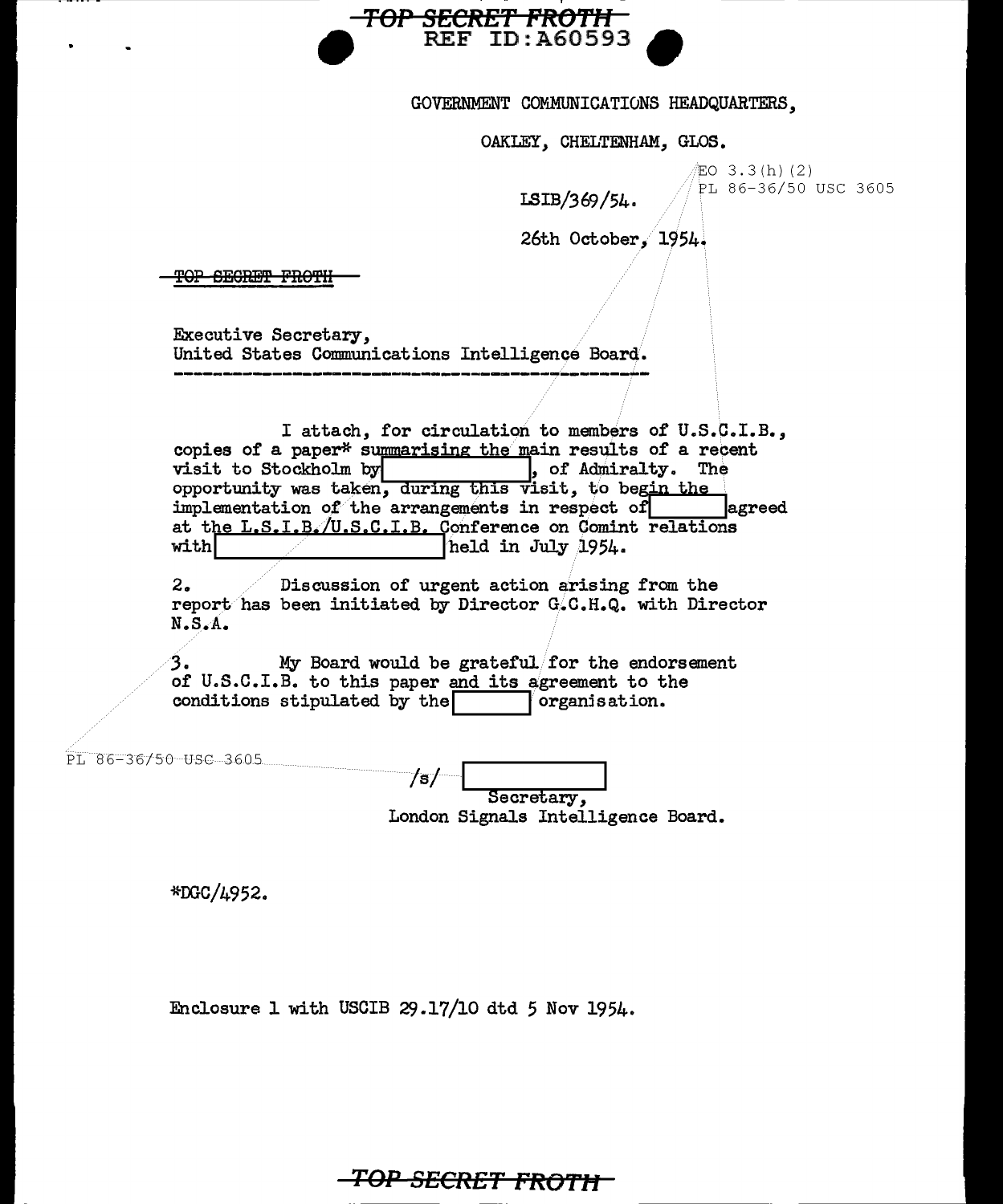

記O 3.3(h)(2) PL 86-36/50 USC 3605

DGC/4952 18th Cetober, 1954.

<u>SIGINT RELATIONS WITH!</u> SEPTELBER 1954. VISIT OF U.K. REPRESENTATIVE TO

TOP SECRET FROTH

## I. INTRODUCTION

After the July 1954 UKUSA Conference on Comint relations with thd  $\Box$ , it was arranged (with the knowledge of Director  $N_s S_A$ ) that the action to be taken by the U.K. in respect of l should be initiated when the H.K. officer from Admiralty who conducts liaison with the visited In September. This report summarises the results of the negotiations which took place during this visit.

> $TI$ . **SECURITY**

One of the tasks of the U.K. representative was to enquire security arrangements, to make sure that these into satisfied the standards considered to be necessary before the existcontacts could be widened. ing U.K.

The internal security of the was found to be of a very high standard. Personnel are accepted for employment only after searching police enquiries. and even then are not permitted to work in any vital part of the organisation unless they are known personally to four senior officers. Documents are maintained which show considerable details about applicants for employment, including bood group and lists of all foreign nationals with whom they are acquainted.

4. The U.K. representative was shown copies of the security regulations of the  $\sqrt{\phantom{a}}$  organisation, and its "signing on" and "signing off" forms.

 $5.1$  $\perp$  control of the security of the recipients of Sigint end-product was found to be less tight than that operated in the U.K. and the U.S. The Director of Intelligence on the has however agreed to receive a full briefing on this problem when he visits London shortly. The authorities themselves are confident that after this visit they will be in a position to enforce a degree of security control of recipients adequate to meet the requirements laid down by the U.K.

6. The paper which was presented to show these requirements appeared to impress the  $\begin{array}{|c|c|c|c|c|}\n\end{array}$  and they are anxious to introduce its principles as soon as possible. As it happens, a re-organisation of both Intelligence and Security is at present taking place so that our approach on this subject was very timely. in

Enclosure 2 with USCIB 29.17/10 dtd 5 Nov 1954.

# TOP SECRET FROTH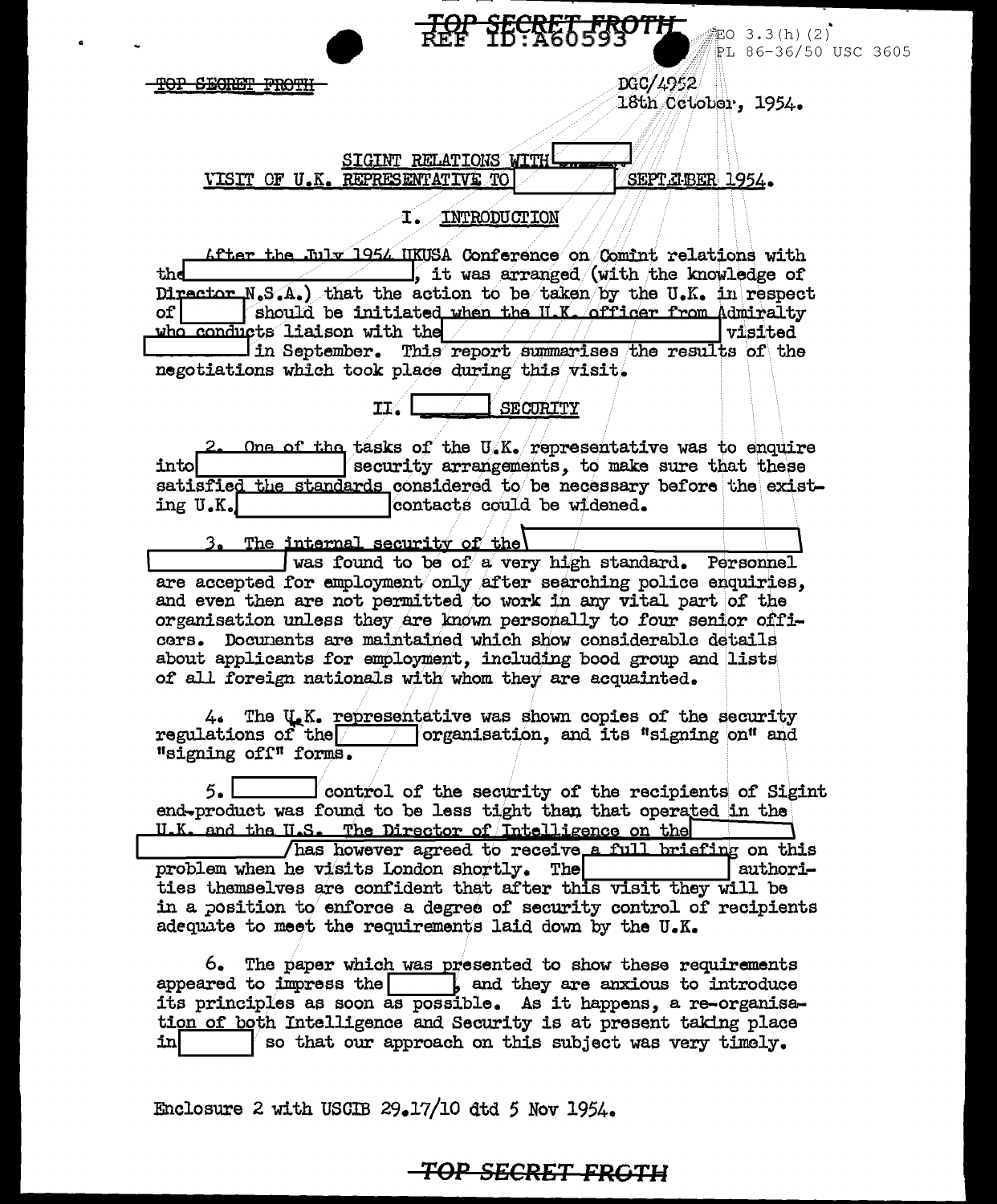| bGC/4952.<br><del>'OP SECRET FROT</del>                                                                                                                                                                                                                                                                                       |
|-------------------------------------------------------------------------------------------------------------------------------------------------------------------------------------------------------------------------------------------------------------------------------------------------------------------------------|
| 記0 3.3(h)(2)<br>REACTION TO<br>III.<br>PL 86-36/50 USC 3605<br>PROPOSED U.K./U.S. EXCHANGE                                                                                                                                                                                                                                    |
| showed considerable reluctance to allow the<br>7.<br>The<br>U.K. to pass material obtained from them to the U.S., but they<br>finally agreed that Elint results could be released forthwith and<br>other material later, subject to:                                                                                          |
| satisfactory security assurances (which were given<br>(a)<br>by the U.K. representative);                                                                                                                                                                                                                                     |
| (b)<br>a-guarantee of U.S. support in the supply to them<br>of modern interception equipment; for both Comint<br>and Elint.                                                                                                                                                                                                   |
| $(c)$ the supply of such equipment through the existing<br>U.K. channel from<br>no other<br>delivery route being acceptable for security<br>reasons:                                                                                                                                                                          |
| (d)<br>complete and immediate cessation of any Sigint<br>(Comint and Elint) approaches to<br>by any<br>U.S. authorities.<br>PL 86-36/50 USC 3605                                                                                                                                                                              |
| 3. Because of the inconsistency of the proposed arrangements<br>blaced<br>policy of neutrality,<br>with the<br>particular emphasis on this last/point, saying that, if any further<br>approaches were made by U.S. authorities, all the arrangements now<br>being negotiated would have to cease. He added: "I should be hung |

if these arrangements ever came to light", and said that he would not assist in his own downfall by signing anything. He also stressed the requirement for modern  $\overline{u}$ .S. interception equipment as a quid pro quo for the results which the  $[0.5]$  would be getting from the new arrangements; money would not be acceptable in its place. (Detailed proposals on the provision of equipment are being taken up with the U.S. Elint authorities).

9. The U.K. representative said he thought it would be possible to satisfy the conditions.

IV. MISCELLANEOUS

| 10. W/T link - The general plan for the setting up of a W/T         |
|---------------------------------------------------------------------|
| and the U.K., for the<br>link between                               |
| $\lambda$ , was agreed, and details will be discussed               |
| <b>Visit to London in November.</b><br>in the course of a proposed  |
| It is hoped that the link will be opened in the spring of 1955. The |
|                                                                     |

-2 -

# <del>TOP SECRET FROTH</del>